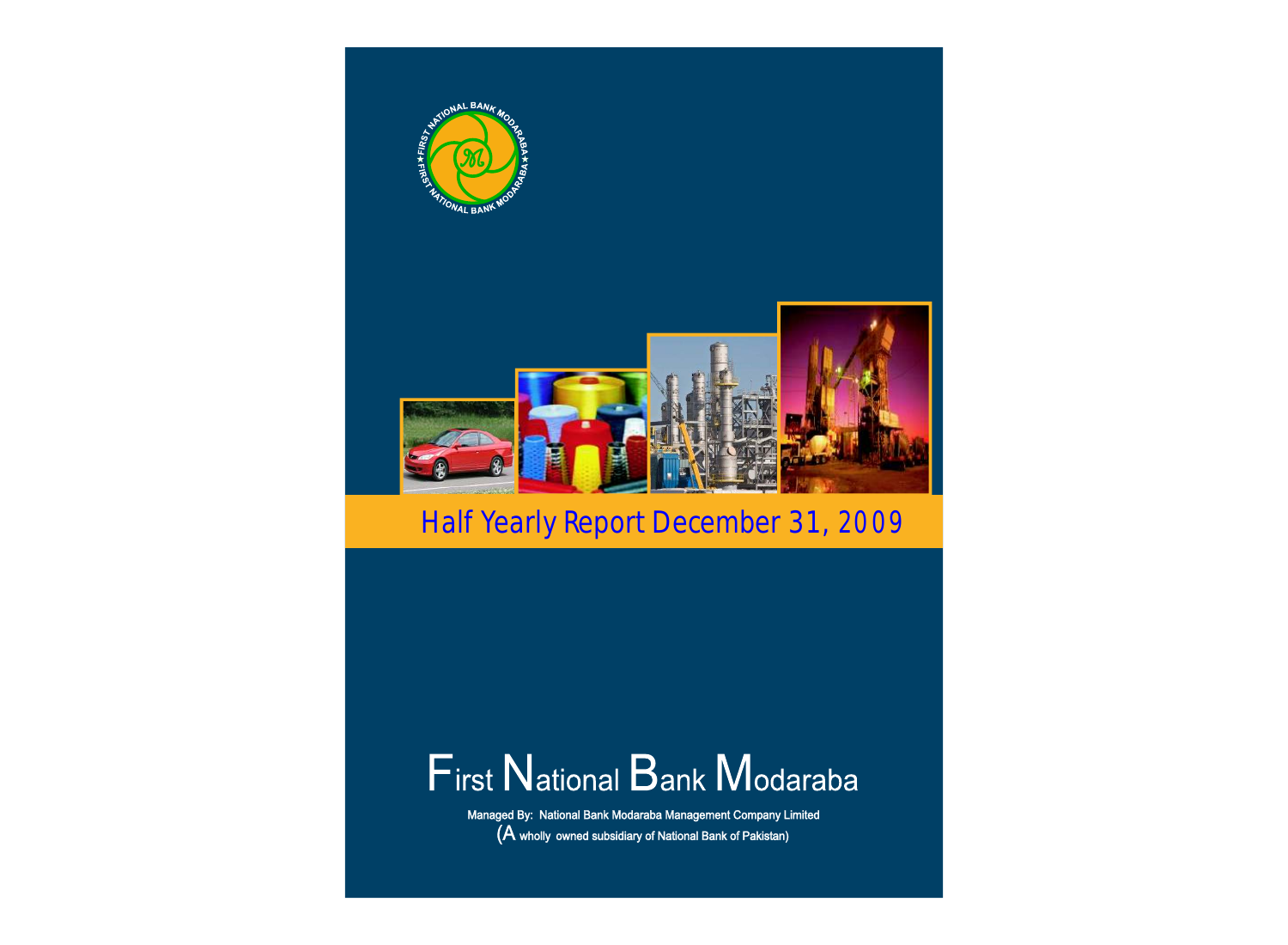First National Bank Modaraba *Interim Financial Statements For the Half Year Ended December 31, 2009*

## CONTENTS

| Corporate Information                                         | 2  |
|---------------------------------------------------------------|----|
| Director' Report                                              | 3  |
| Review of Interim Financial Statements                        | 4  |
| Condensed Interim Balance Sheet                               | 5  |
| Condensed Interim Profit and Loss Account                     | 6  |
| Condensed Interim Statement of Comprehensive Income           | 7  |
| Cash Flow Statement                                           | 8  |
| Condensed Interim Statement of Changes in Equity              | 9  |
| Notes to the Condensed Interim Unaudited Financial Statements | 10 |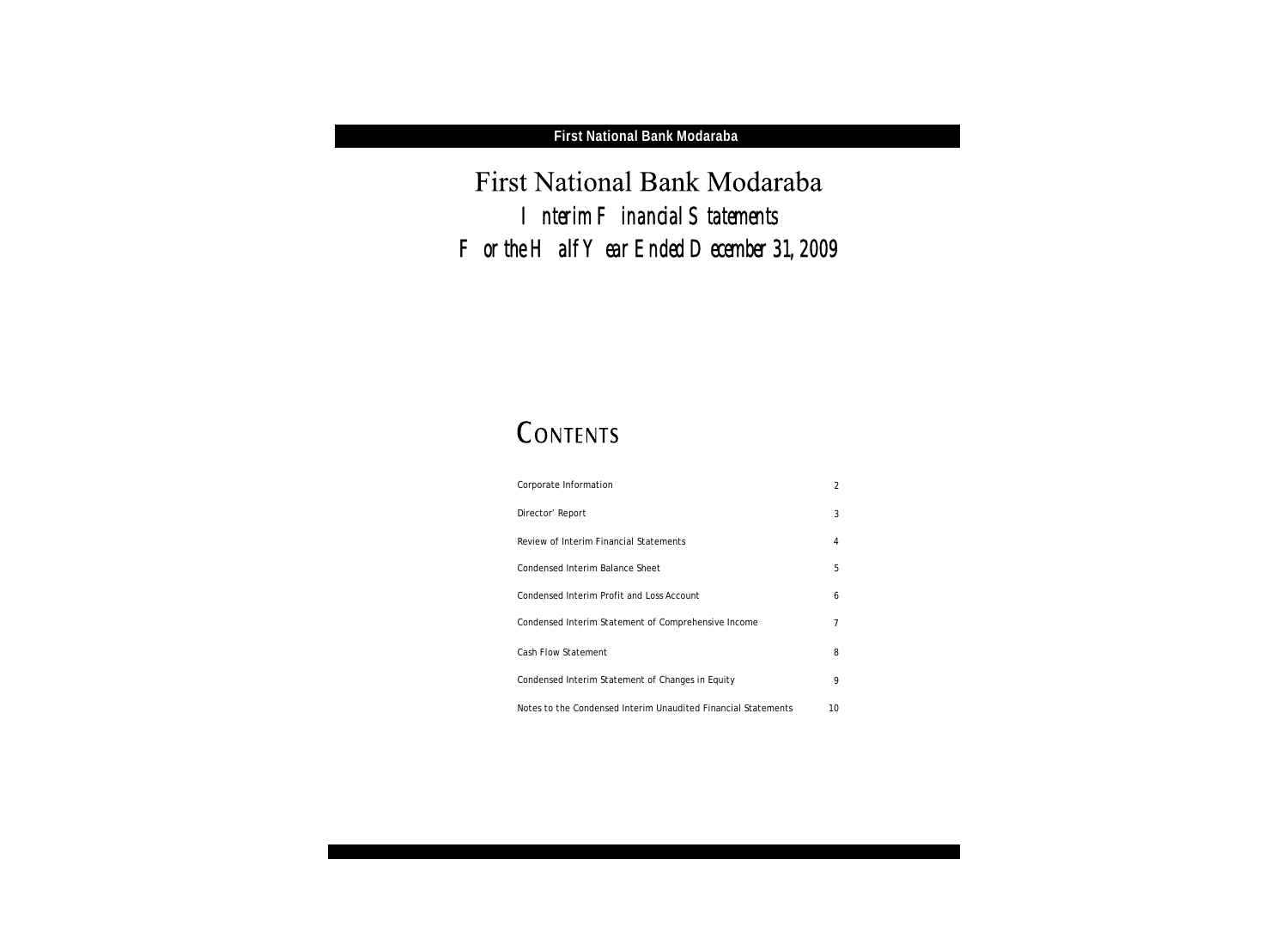## **CORPORATE INFORMATION**

| <b>Board of Directors</b>                            | Mr. Qamar Hussain<br>Mr. Shahid Anwar Khan<br>Dr. Asif A. Brohi<br>Mr. Muhammad Nusrat Vohra<br>Mr. Wajahat Baqai<br>Mr. Qamar Hussain<br>Mr. Barbruce Ishaq                                                                                                                                     | Chairman<br>Director<br>Director<br>Director<br>Director<br><b>Director</b><br><b>Chief Executive</b> |
|------------------------------------------------------|--------------------------------------------------------------------------------------------------------------------------------------------------------------------------------------------------------------------------------------------------------------------------------------------------|-------------------------------------------------------------------------------------------------------|
| <b>Chief Financial Officer/</b><br>Company Secretary | Mr. Abbas Azam                                                                                                                                                                                                                                                                                   |                                                                                                       |
| <b>Audit Committee</b>                               | Mr. Shahid Anwar Khan<br>Dr. Asif A. Brohi<br>Mr. Wajahat Baqai                                                                                                                                                                                                                                  | Chairman<br>Member<br>Member                                                                          |
| Auditors                                             | HORWATH HUSSAIN CHAUDHURY & CO.<br>(A member firm of HORWATH INTERNATIONAL)                                                                                                                                                                                                                      |                                                                                                       |
| <b>Bankers</b>                                       | National Bank of Pakistan<br>Al Baraka Islamic Bank<br><b>Standard Chartered Bank</b><br><b>Bank Alfalah Limited</b><br>Habib Bank Limited<br>HSBC Bank Midddle East Limited<br><b>Allied Bank Limited</b><br><b>MCB Bank Limited</b><br><b>First Women Bank Limited</b><br>Bank Islami Pakistan |                                                                                                       |
| Legal Advisor                                        | Cornelius Lane & Mufti<br><b>Advocates and Solicitors</b><br>Nawa-i-Waqt House<br>4-Shahrah-e-Fatima Jinnah, Lahore<br>Tel: 36360824 Fax: 36303301                                                                                                                                               |                                                                                                       |
| Shares Registrar                                     | Hameed Majeed Associates (Pvt.) Limited<br>H. M. House, 7-Bank Square, Lahore<br>Tel: 37235081-2, Fax: 37358817                                                                                                                                                                                  |                                                                                                       |
| <b>Registered Office</b>                             | 5 <sup>th</sup> Floor, NBP RHQs Building,<br>26 - Mc Lagon Road, Lahore<br>Tel: 042-99211200, Fax: 042-9213247<br>URL: http:www.nbmodaraba.com<br>E-mail: info@nbmodaraba.com                                                                                                                    |                                                                                                       |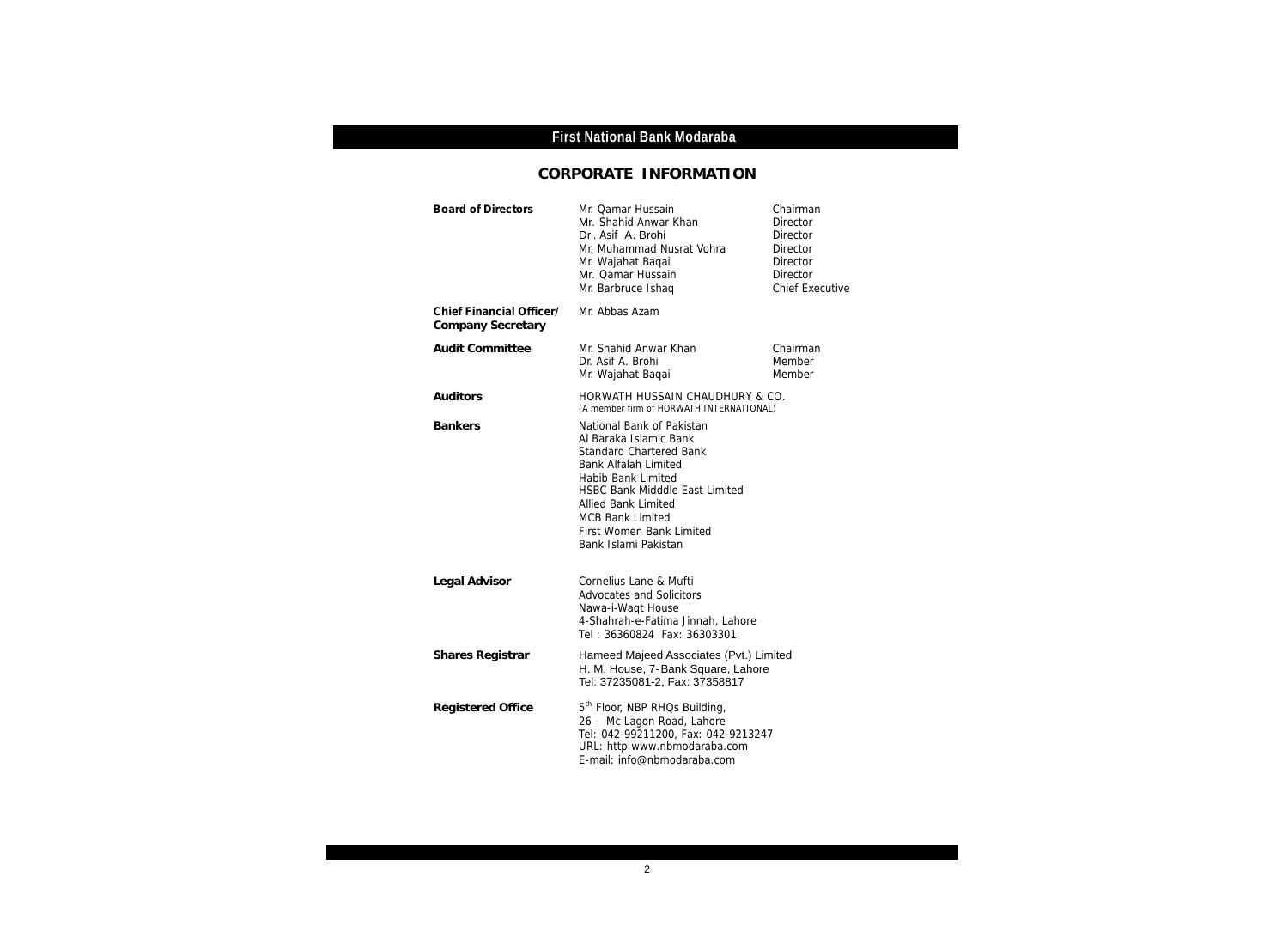### **Directors' Report**

On behalf of the Board of Directors of National Bank Modaraba Management Company Limited (NBMMCL), the Management Company of First National Bank Modaraba (FNBM), I am pleased to present the half yearly report, together with financial statements of FNBM along with Review Report by the Auditors, for the six months ended December 31, 2009.

During the period under review the credit appetite of the industry remained low, which coupled with FNBM's cautious credit approach resulted in a decrease in balance sheet footing from Rs. 2.410 billion on June 30, 2009 to Rs.2.096 billion as on December 31, 2009. From business point of view, the main focus of the Modaraba remained the reinvestment of amounts recovered/realized from ljarah investments. The maturities in leases resulted in a reduction in Net Investment in Ijarah/lease Finance to Rs.0.724 billion as on December 31, 2009 as compared to Rs.0,984 billion as on June 30, 2009. During the period FNBM booked new leases of Rs.0.113 billions.

The amount of total income increased by 9.76% from Rs.164.258 millions in the corresponding six months period to Rs.180.122 millions in the period under review. However these figures are not exactly comparable because of different accounting treatment of ljarah Income in the current period under IFAS-II (Ijarah) as compared to treatment under IAS-17 in the corresponding period. Finance costs reduced by 20.28% due to reduction in bank borrowings and also reduction in the mark-up rates. The net profit booked for the half year ended December 31, 2009 was Rs.7.1 Millions which is 48.6% lower than the corresponding half year. Accordingly the EPC stood at 0.28 for the period under review as compared to 0.55 for the corresponding period. The main reason being recognition of Rs.10.319 Millions of impairment loss on available for sale investment pursuant to SECP's S.R.O 150(I)/2009 dated February 13, 2009. However the total amount to be impaired under the said SRO has been completely charged to Profit and Loss by December 31, 2009.

The Board would like to take this opportunity to thank its valued certificate holders and clients for their patronage and consistent support. Besides, the Board extends its sincere gratitude to Registrar Modarabas, SECP and Modaraba Association of Pakistan for their continued guidance and support.

**For and on behalf of the Board**

Chief Executive Officer

**Barbruce Ishaq Dated: February 25, 2010.**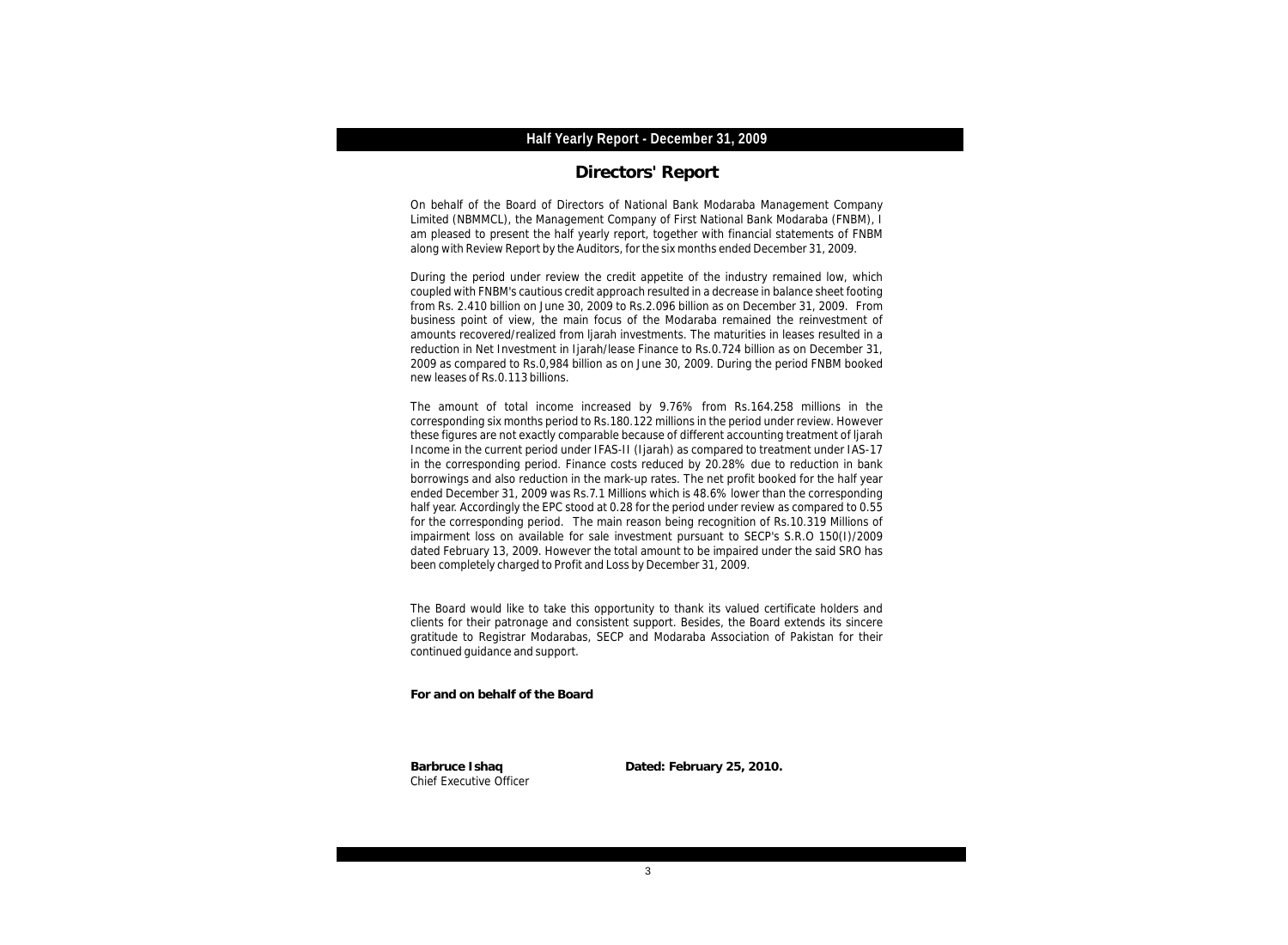#### **REVIEW OF INTERIM FINANCIAL STATEMENTS**

#### Introduction

We have reviewed the accompanying condensed interim balance sheet of First National Bank Modaraba ("the Modaraba") as at December 31, 2009 and the related condensed interim profit and loss account, condensed interim statement of comprehensive income, condensed interim cash flow statement, and condensed interim statement of changes in equity for the half year then ended ("the interim financial statements"). Management of the Modaraba Management Company (National Bank Modaraba Management Company Limited) is responsible for the preparation and presentation of these interim financial statements in accordance with the approved accounting standards as applicable in Pakistan. Our responsibility is to express a conclusion on these interim financial statements based on our review. The figures of the condensed interim profit and loss account for the quarters ended December 31, 2008 and 2009 have not been reviewed, as we are required to review only the cumulative figures for the half year ended December 31, 2009.

#### Scope of Review

We conducted our review in accordance with International Standard on Review Engagements 2410, "Review of Interim Financial statements Performed by the Independent Auditor of the Entity". A review of interim financial statements consists of making inquiries, primarily of persons responsible for the financial and accounting matters, and applying analytical and other review procedures. A review is substantially less in scope than an audit conducted in accordance with International Standards on Auditing and consequently does not enable us to obtain assurance that we would become aware of all significant matters that might be identified in an audit. Accordingly, we do not express an audit opinion.

#### Conclusion

Based on our review, nothing has come to our attention that causes us to believe that the accompanying interim financial statements as of and for the half year ended December 31, 2009 are not prepared, in all material respects, in accordance with approved accounting standards as applicable in Pakistan.

The financial statements for the year ended June 30, 2009 were audited by another firm of chartered accountants who have issued unqualified opinion on financial statements for the year then ended.

Dated February 25, 2010. Chartered Accountants

**LAHORE HORWATH HUSSAIN CHAUDHURY & CO.**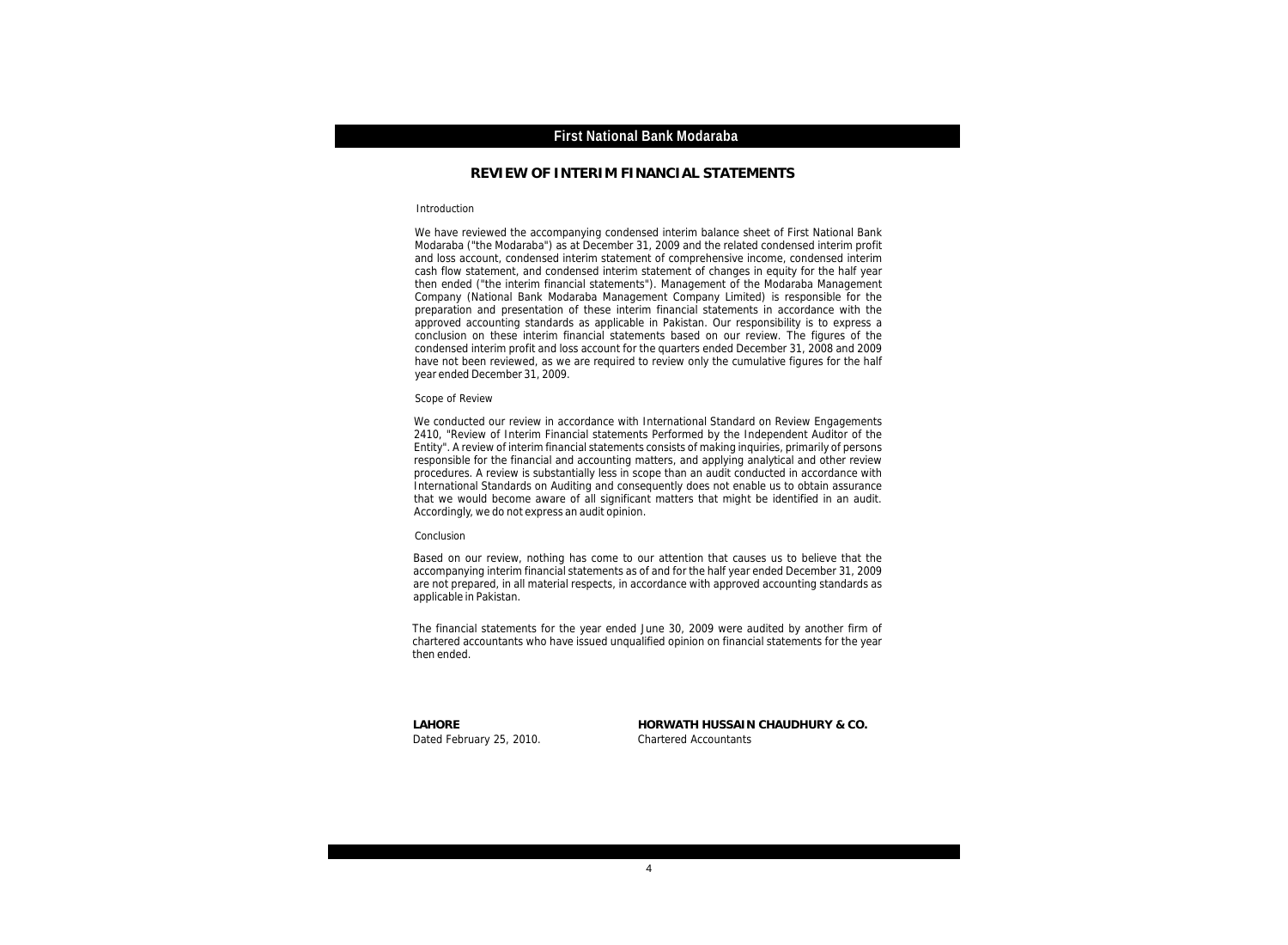#### **CONDENSED INTERIM BALANCE SHEET AS AT DECEMBER 31, 2009**

|                                                                                         |                | (Un-audited)<br>December 31,<br>2009 | (Audited)<br>June 30,<br>2009 |
|-----------------------------------------------------------------------------------------|----------------|--------------------------------------|-------------------------------|
| <b>ASSETS</b>                                                                           | <b>NOTE</b>    | Rupees                               | Rupees                        |
| <b>Current Assets</b>                                                                   |                |                                      |                               |
| Cash and bank balances                                                                  |                | 11,073,943                           | 13,878,858                    |
| Advances, prepayments and other receivables                                             |                | 103,248,013                          | 92,746,184                    |
| Accrued profit                                                                          |                | 31,005,064                           | 30,099,468                    |
| Short term investments                                                                  | 5              | 3,960,708                            | 21,704,851                    |
| Short term morabaha finances - secured                                                  |                | 654,824,875                          | 732,293,129                   |
| Short term musharaka finances - unsecured                                               | 6              | 112,500,000                          | 25,000,000                    |
| Current portion of non-current assets                                                   |                | 420,291,102                          | 535,030,967                   |
| Non Current Assets                                                                      |                | 1,336,903,705                        | 1,450,753,457                 |
| Net investment in lease / ijarah finance                                                | $\overline{7}$ | 383,995,932                          | 565,865,257                   |
| Long term morabaha finances - secured                                                   |                | 86,755,828                           | 172,238,527                   |
| Long term musharaka finances - secured                                                  |                | 6,941,801                            | 8,941,801                     |
| Long term loans and deposits                                                            |                | 1,381,208                            | 1,126,860                     |
| Fixed assets                                                                            | 8              | 280,592,671                          | 211,516,055                   |
|                                                                                         |                | 759,667,440                          | 959,688,500                   |
|                                                                                         |                | 2,096,571,145                        | 2,410,441,957                 |
| <b>LIABILITIES</b>                                                                      |                |                                      |                               |
| <b>Current Liabilities</b>                                                              |                |                                      |                               |
| Creditors, advances, accrued and other liabilities                                      |                | 45,432,238                           | 67,495,397                    |
| Short term finances - secured                                                           |                | 522,723,488                          | 726,969,660                   |
| Certificates of musharaka                                                               | 9              | 190,112,028                          | 53,825,000                    |
| Current portion of long term liabilities                                                |                | 508,840,316                          | 562,265,886                   |
|                                                                                         |                | 1,267,108,070                        | 1,410,555,943                 |
| Non Current Liabilities                                                                 |                |                                      |                               |
| Long term security deposits                                                             |                | 114,319,675                          | 122,530,664                   |
| Long term certificates of musharaka - unsecured                                         |                | 100,000,000                          | 120,000,000                   |
| Long term finances - secured<br>Deferred morabaha income                                | 10             | 291,666,670                          | 421,133,335                   |
|                                                                                         |                | 11,047,495<br>517,033,840            | 47,738,528<br>711,402,527     |
|                                                                                         |                | 1,784,141,910                        | 2,121,958,470                 |
| <b>Net Assets</b>                                                                       |                | 312,429,235                          | 288,483,487                   |
| Represented by                                                                          |                |                                      |                               |
| Capital and Reserves                                                                    |                |                                      |                               |
| Issued, subscribed and paid up certificate capital                                      | 11             | 250,000,000                          | 250,000,000                   |
| <b>Reserves</b>                                                                         |                | 62,429,235                           | 38,483,487                    |
|                                                                                         |                | 312,429,235                          | 288,483,487                   |
| Contingencies and Commitments                                                           | 12             |                                      |                               |
| The annexed notes form an integral part of these condensed interim financial statements |                |                                      |                               |

The annexed notes form an integral part of these condensed interim financial statements

DIRECTOR **CHIEF EXECUTIVE OFFICER DIRECTOR DIRECTOR CHIEF FINANCIAL OFFICER Lahore: February 25, 2010.**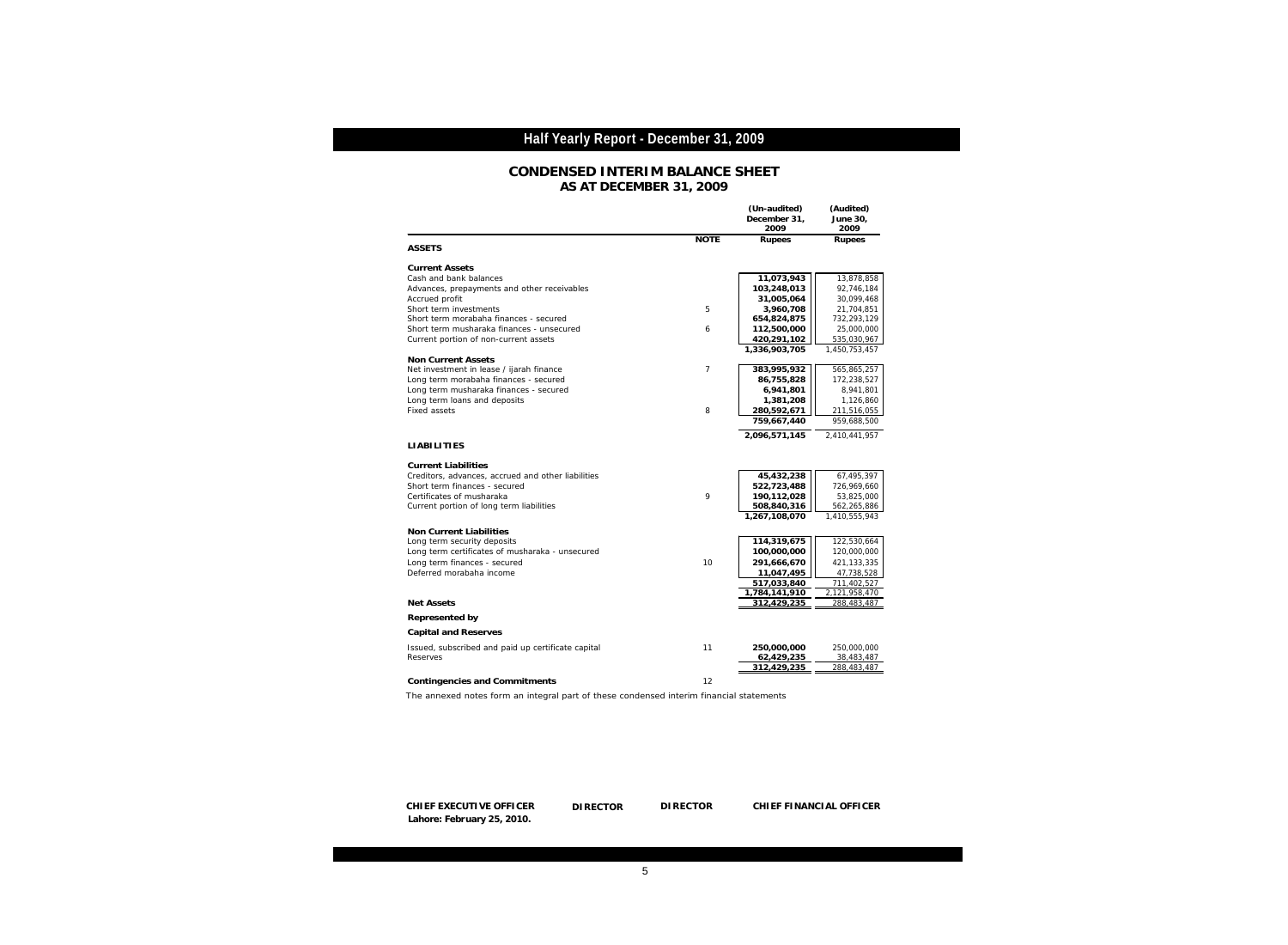#### **FOR THE QUARTER AND HALF YEAR ENDED DECEMBER 31, 2009 CONDENSED INTERIM PROFIT AND LOSS ACCOUNT (UN-AUDITED)**

|                                                       |      | Half Year Ended        |                        | Quarter Ended          |                        |
|-------------------------------------------------------|------|------------------------|------------------------|------------------------|------------------------|
|                                                       |      | December 31, 2009      | December 31, 2008      | December 31, 2009      | December 31, 2008      |
| <b>Income</b>                                         | Note | (Un-audited)<br>Rupees | (Un-audited)<br>Rupees | (Un-audited)<br>Rupees | (Un-audited)<br>Rupees |
| Income from lease / ijarah                            |      | 113,433,843            | 101,835,045            | 61,052,560             | 51.828.058             |
| Profit on morabaha investment                         |      | 63,277,434             | 58,974,023             | 32,577,093             | 30,215,708             |
| Profit on musharaka investment                        |      | 2,607,827              | 5,684,063              | 1,257,758              | 1,414,469              |
| Profit on bank deposits                               |      | 181,946                | 120,788                | 181,946                | 34,038                 |
| Gain / (loss) on sale of shares                       | 13   | 339,682                | (3,541,612)            | (842, 508)             | (1,586,271)            |
| Gain on sale of fixed assets                          |      | 172,003                |                        |                        |                        |
| Other income                                          |      | 109,686                | 1,186,252              | 81,568                 | 774,133                |
|                                                       |      | 180,122,421            | 164,258,559            | 94,308,417             | 82,680,135             |
| <b>EXPENDITURES</b>                                   |      |                        |                        |                        |                        |
| Finance cost                                          |      | 110,657,964            | 138,367,349            | 53,070,937             | 68,876,731             |
| Operating expenses                                    | 14   | 51,229,891             | 10,549,311             | 27,361,849             | 5,294,772              |
| Impairment loss recognized                            |      | 10,319,270             |                        | 8,410,989              |                        |
|                                                       |      | 172,207,125            | 148,916,660            | 88,843,775             | 74.171.503             |
| Profit before Modaraba Company's management fee       |      | 7,915,296              | 15,341,899             | 5,464,642              | 8,508,632              |
| Modaraba Company's management fee                     |      | 791,530                | 1,534,190              | 546,464                | 850,863                |
| Profit before tax                                     |      | 7,123,766              | 13,807,709             | 4,918,178              | 7,657,769              |
| Taxation                                              |      |                        |                        |                        |                        |
| Profit after Tax                                      |      | 7,123,766              | 13,807,709             | 4,918,178              | 7,657,769              |
| Unappropriated profit brought forward                 |      | 28,244,376             | 44,624,375             | 30,008,846             | 49,544,327             |
| Profit Available for Appropriation                    |      | 35,368,142             | 58,432,084             | 34,927,024             | 57,202,096             |
| Appropriation:                                        |      |                        |                        |                        |                        |
| Transfer to statutory reserve                         |      | 1,424,753              | 2,761,542              | 983,635                | 1,531,554              |
| Dividend                                              |      |                        | 25,000,000             |                        | 25,000,000             |
|                                                       |      | 1,424,753              | 27,761,542             | 983,635                | 26,531,554             |
| Unappropriated Profit Carried Forward                 |      | 33,943,389             | 30,670,542             | 33,943,389             | 30,670,542             |
|                                                       |      |                        |                        |                        |                        |
| Earnings per Modaraba Certificate - Basic and Diluted |      | 0.28                   | 0.55                   | 0.20                   | 0.31                   |

The annexed notes form an integral part of these condensed interim financial statements.

**CHIEF EXECUTIVE OFFICER DIRECTOR DIRECTOR CHIEF FINANCIAL OFFICER Lahore: February 25, 2010.**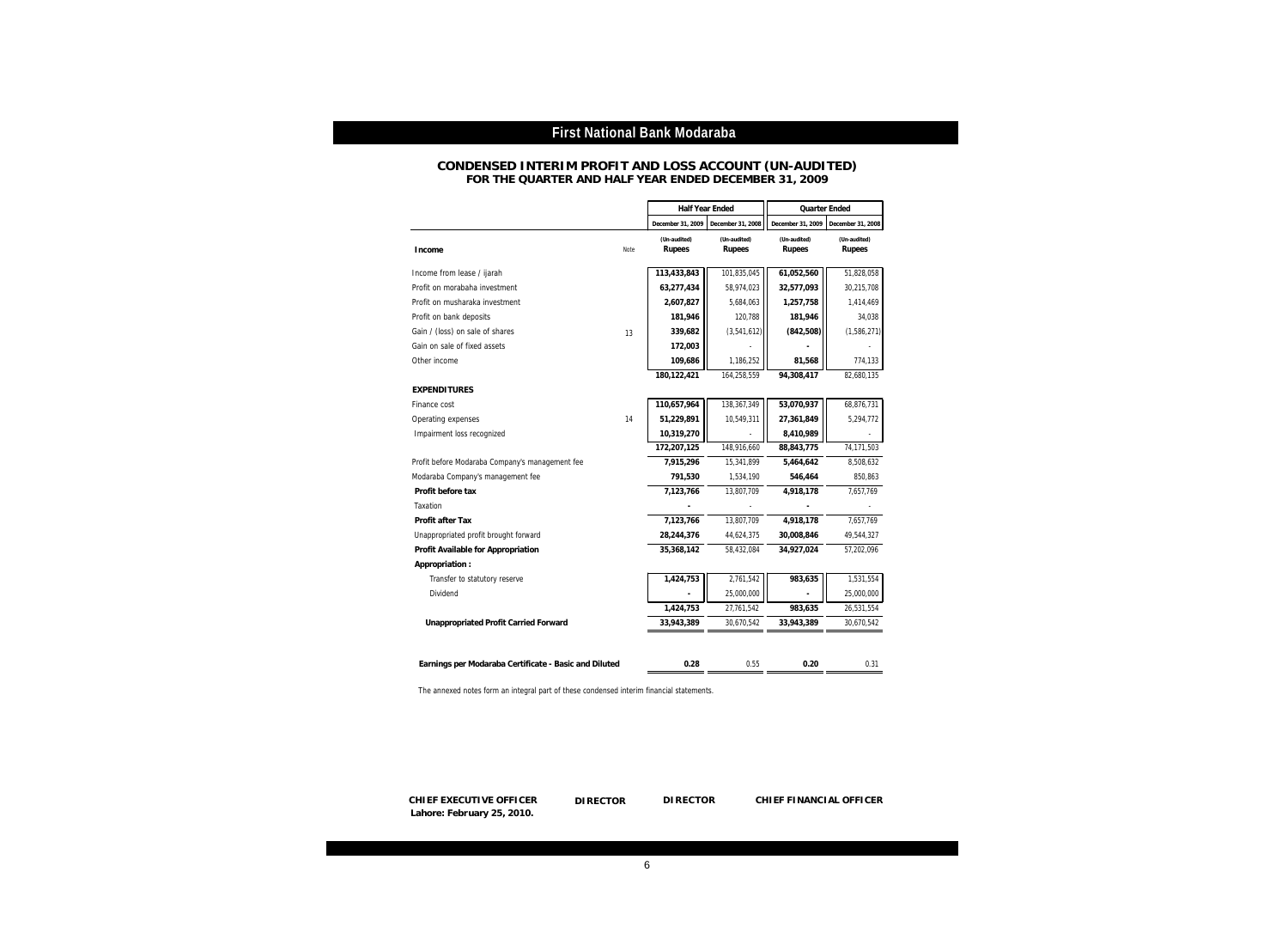**CONDENSED INTERIM STATEMENT OF COMPREHENSIVE INCOME (UN-AUDITED) FOR THE QUARTER AND HALF YEAR ENDED DECEMBER 31, 2009**

|                                                                            |                        | Half Year Ended                        |                        | Quarter Ended          |
|----------------------------------------------------------------------------|------------------------|----------------------------------------|------------------------|------------------------|
|                                                                            | December 31, 2009      | December 31, 2008<br>December 31, 2009 |                        | December 31, 2008      |
|                                                                            | (Un-audited)<br>Rupees | (Un-audited)<br>Rupees                 | (Un-audited)<br>Rupees | (Un-audited)<br>Rupees |
| Profit after taxation for the Period                                       | 7.123.766              | 13,807,709                             | 4.918.178              | 7.657.769              |
| Other comprehensive income                                                 |                        |                                        |                        |                        |
| Net unrealised gain / (loss) in value of available<br>for sale investments | 16.821.982             | (20,586,701)                           | 8,410,991              | (10, 293, 350)         |
| Total Comprehensive Income for the Period                                  | 23,945,748             | (6, 778, 992)                          | 13.329.169             | (2,635,581)            |

**DIRECTOR CHIEF EXECUTIVE OFFICER DIRECTOR DIRECTOR CHIEF FINANCIAL OFFICER Lahore: February 25, 2010.**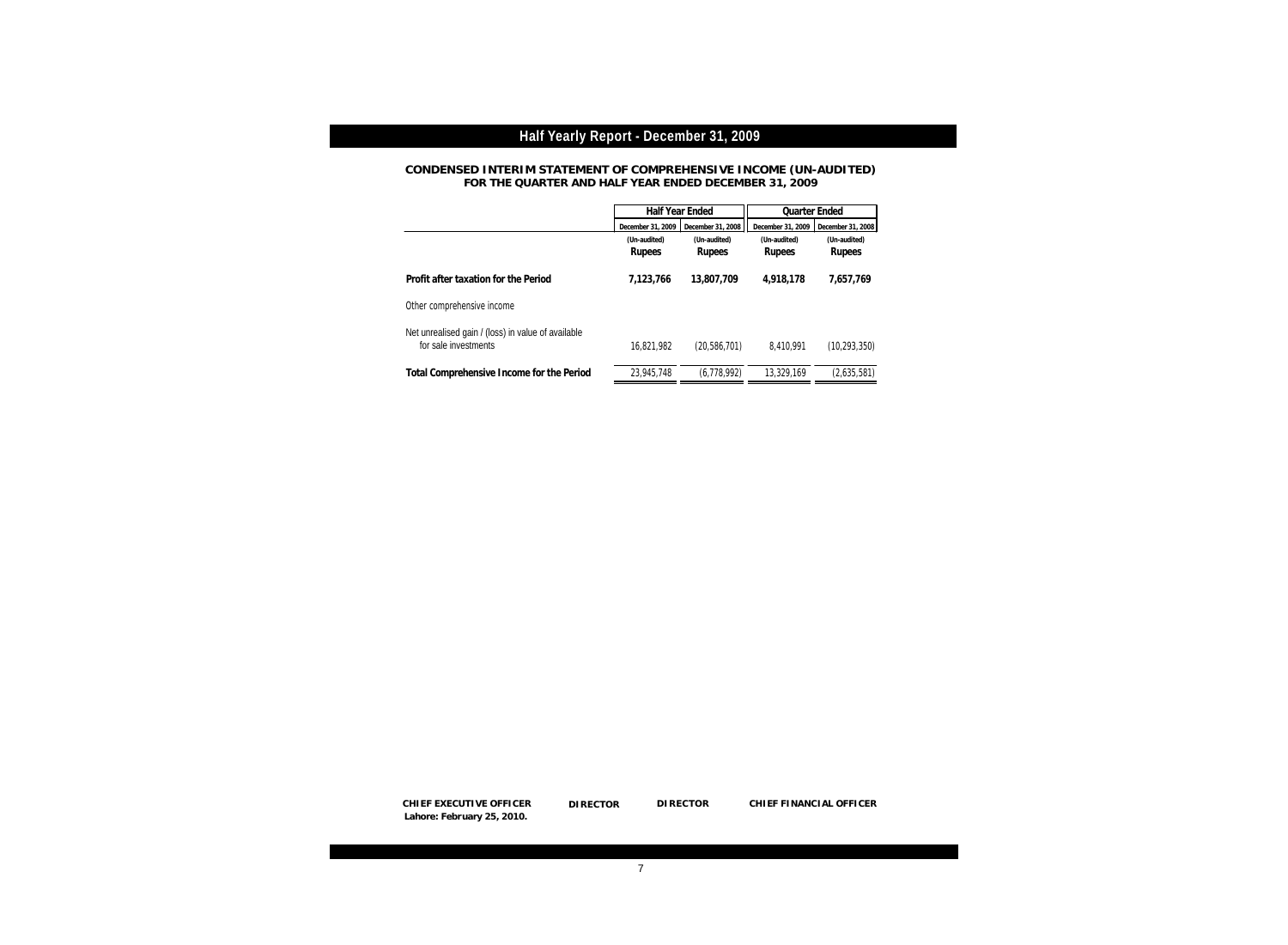#### **FOR THE HALF YEAR ENDED DECEMBER 31, 2009 CASH FLOW STATEMENT (UN-AUDITED)**

|                                                          | Half Year Ended<br>December 31, 2009 | Half Year Ended<br>December 31, 2008 |
|----------------------------------------------------------|--------------------------------------|--------------------------------------|
|                                                          | (Un-audited)                         | (Un-audited)                         |
|                                                          | Rupees                               | Rupees                               |
|                                                          |                                      |                                      |
| CASH FLOWS FROM OPERATING ACTIVITIES                     |                                      |                                      |
| Profit before tax                                        | 7,130,966                            | 13,807,709                           |
| Adjustments:                                             |                                      |                                      |
| Depreciation / amortization                              | 43,597,157                           | 321,042                              |
| Amortization of deferred costs                           |                                      | 839,813                              |
| Impairment loss                                          | 10,319,270                           | 4,500,101                            |
| Gain on sale of shares                                   | (339, 682)                           | (958, 489)                           |
| Finance cost                                             | 110,657,964                          | 138,367,349                          |
| Profit on bank deposits                                  | (181, 946)                           | (120, 788)                           |
| Gain on disposal of fixed assets                         | (172,003)                            |                                      |
|                                                          | 163,880,760                          | 142,949,028                          |
| (Increase) / Decrease in operating assets                |                                      |                                      |
| Advances, prepayments and other receivables              | (10, 466, 475)                       | 84,741,150                           |
| Accrued profit                                           | (840, 244)                           | (7, 396, 003)                        |
| Short term morabaha investment - secured                 | 71,450,300                           | 139,089,347                          |
| Short term musharaka investment - unsecured              | (87,500,000)                         | 100,000,000                          |
| Net investment in lease / ijarah                         | 259,986,024                          | 42,539,469                           |
| Long term morabaha finances - secured                    | 73,916,666                           | (49, 475, 000)                       |
| Long term musharaka finances - secured                   | 2,000,000                            | 2,000,000                            |
| Long term security deposits from - ijarah                | (25, 451, 283)                       | (2,088,870)                          |
| Creditors, advances, accrued and other liabilities       | (11, 288, 787)                       | 13,219,450                           |
|                                                          | 271,806,201                          | 322,629,543                          |
| Cash generated from operations                           | 442,817,927                          | 479,386,280                          |
| Finance cost paid                                        | (121, 439, 536)                      | (120, 766, 304)                      |
| Income taxes paid                                        | (30, 884)                            | (62, 487)                            |
| Dividend income received                                 | 326,750                              | 849,400                              |
| Profit received on bank deposits                         | 116,594                              | 120,788                              |
|                                                          | (121, 027, 076)                      | (119, 858, 603)                      |
| Net cash from operating activities                       | 321,790,851                          | 359.527.677                          |
| CASH FLOW FROM INVESTING ACTIVITIES                      |                                      |                                      |
| Purchase of fixed assets                                 | (114, 905, 824)                      | (216, 360)                           |
| Proceeds from disposal of fixed assets                   | 2,404,050                            |                                      |
| Long term loans and deposits                             | (256, 834)                           | 187,190                              |
| Short term investments                                   | 24,255,321                           | (952.857                             |
| Net cash used in investing activities                    | (88, 503, 287)                       | (982, 027)                           |
|                                                          |                                      |                                      |
| CASH FLOW FROM FINANCING ACTIVITIES                      |                                      |                                      |
| Long term finances                                       | (148, 133, 335)                      | (341, 833, 335)                      |
| Short term certificates of musharaka                     | 136,287,028                          |                                      |
| Long term certificates of musharaka                      | (20,000,000)                         | (170, 300, 000)                      |
| Short term finances                                      | (204, 246, 172)                      | 189,672,664                          |
| Profit distribution for the year                         |                                      | (25,000,000)                         |
| Net cash used in financing activities                    | (236,092,479)                        | (347, 460, 671)                      |
| (Decrease) / Increase in cash and cash equivalents       | (2,804,915)                          | 11,084,979                           |
| Cash and cash equivalents at the beginning of the period | 13,878,858                           | 12,264,803                           |
| Cash and cash equivalents at the end of the period       | 11,073,943                           | 23,349,782                           |
|                                                          |                                      |                                      |
|                                                          |                                      |                                      |

**CHIEF EXECUTIVE OFFICER DIRECTOR DIRECTOR CHIEF FINANCIAL OFFICER Lahore: February 25, 2010.**

CHIEF FINANCIAL OFFICER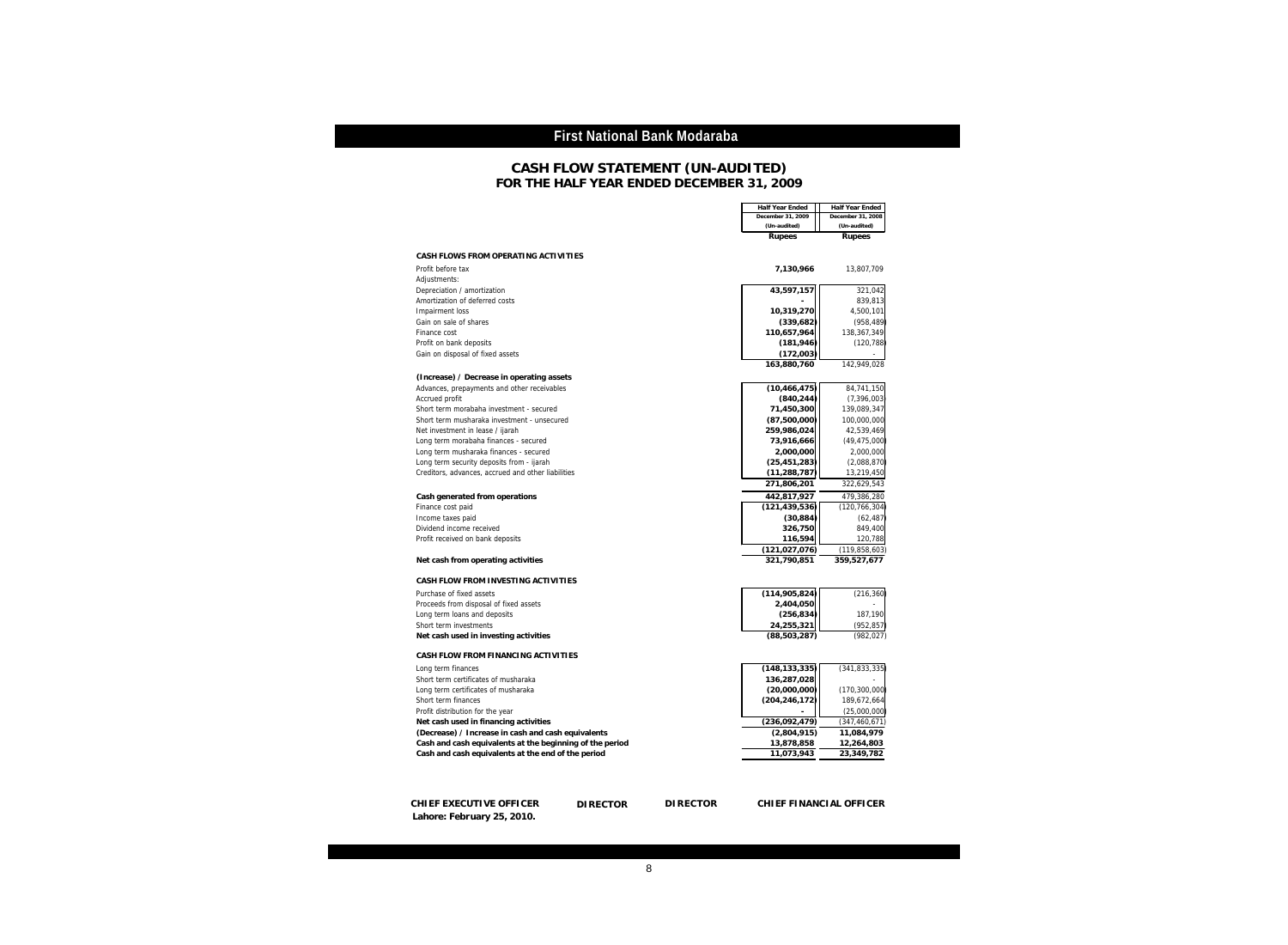#### **CONDENSED INTERIM STATEMENT OF CHANGES IN EQUITY FOR THE HALF YEAR ENDED DECEMBER 31, 2009**

| Particulars                                                                     | Certificate<br>capital   | Statutory<br>reserve | Unappropriated<br>profit | Total reserves | Total equity |
|---------------------------------------------------------------------------------|--------------------------|----------------------|--------------------------|----------------|--------------|
|                                                                                 |                          |                      | Rupees                   |                |              |
| Balance as at June 30, 2008                                                     | 250,000,000              | 24,906,093           | 31,567,112               | 56,473,205     | 306,473,205  |
| Total comprehensive income for the six months<br>period ended December 31, 2008 |                          |                      | (6,778,992)              | (6,778,992)    | (6,778,992)  |
| Transfer to statutory reserve                                                   |                          | 2,761,542            | (2,761,542)              |                |              |
| Profit distribution                                                             |                          |                      | (25,000,000)             | (25,000,000)   | (25,000,000) |
| Balance as at December 31, 2008                                                 | 250,000,000              | 27,667,635           | (2,973,422)              | 24,694,213     | 274,694,213  |
| Total comprehensive income for the six months<br>period ended June 30, 2009     |                          |                      | 13,789,274               | 13,789,274     | 13,789,274   |
| Transfer to statutory reserve                                                   | $\overline{\phantom{a}}$ | (606, 542)           | 606,542                  |                |              |
| Balance as at June 30, 2009                                                     | 250,000,000              | 27,061,093           | 11,422,394               | 38,483,487     | 288,483,487  |
| Total comprehensive income for the six months<br>period ended December 31, 2009 |                          |                      | 23,945,748               | 23,945,748     | 23,945,748   |
| Transfer to statutory reserve                                                   |                          | 1,424,753            | (1, 424, 753)            |                |              |
| Balance as at December 31, 2009                                                 | 250,000,000              | 28,485,846           | 33,943,389               | 62,429,235     | 312,429,235  |

Statutory reserve represents profit set aside to comply with the prudential regulations for Modarabas issued by the Securities and Exchange Commission of Pakistan.

**DIRECTOR CHIEF EXECUTIVE OFFICER DIRECTOR DIRECTOR CHIEF FINANCIAL OFFICER Lahore: February 25, 2010.**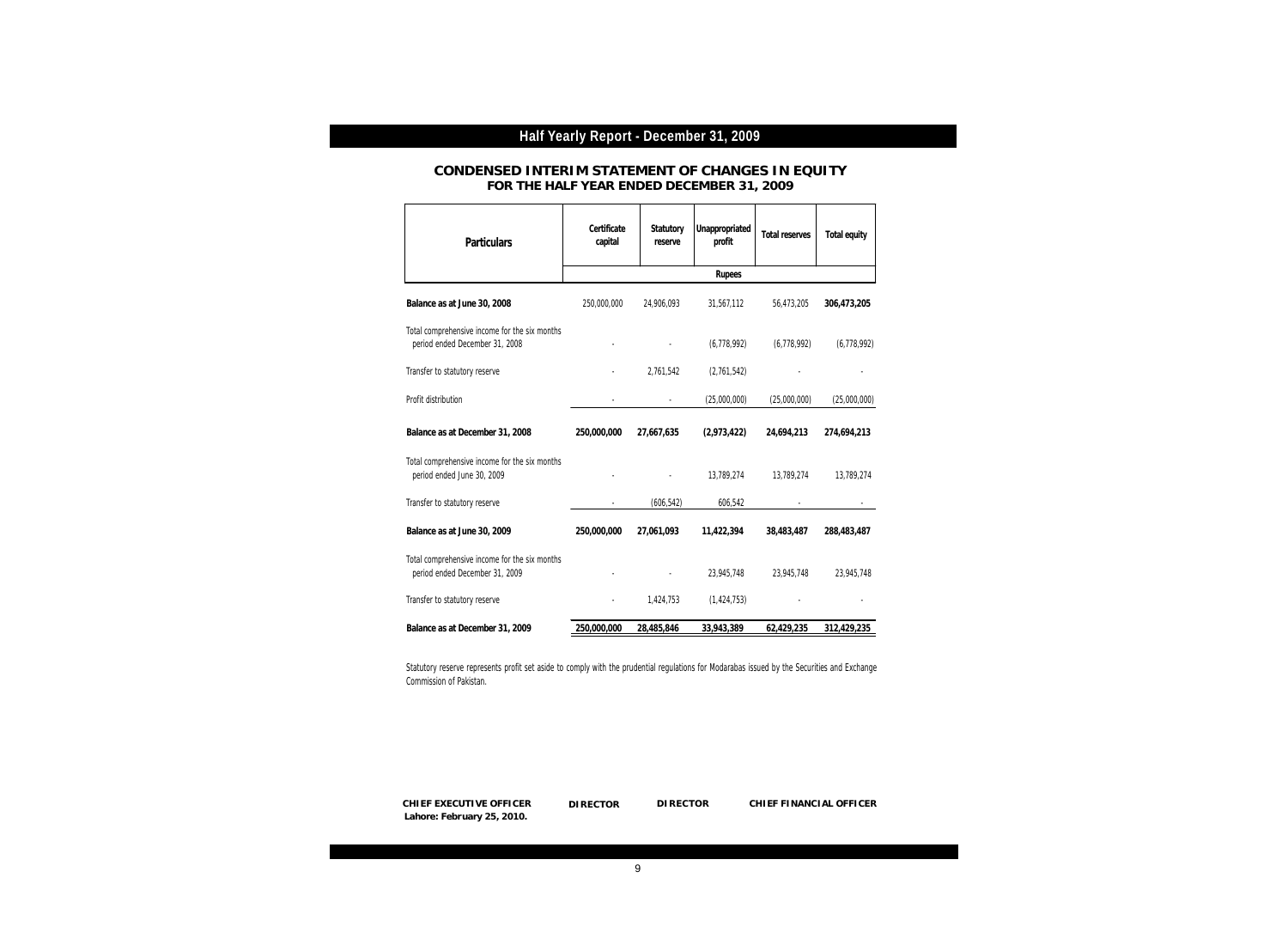#### **NOTES TO THE CONDENSED INTERIM UNAUDITED FINANCIAL STATEMENTS FOR THE HALF YEAR ENDED DECEMBER 31, 2009**

Note 1 **General Information**

> First National Bank Modaraba ("the Modaraba") is a multi purpose, perpetual and multi dimensional Modaraba formed under the Modaraba Companies and Modaraba (Floatation and Control) Ordinance, 1980 and rules framed thereunder and is managed by National Bank Modaraba Management Company Limited (a wholly owned subsidiary of National Bank of Pakistan), incorporated in Pakistan under the Companies Ordinance, 1984 and registered with Registrar of Modaraba Companies. The registered office of the Modaraba is situated at 5th Floor, National Bank of Pakistan, Regional Headquarters Building, 26 - Mc Lagon Road, Lahore. The Modaraba is listed on Karachi and Lahore stock exchanges. The Modaraba commenced its business operations on December 04, 2003.

Note 2 **Basis of Preparation**

- **2.1** These condensed interim financial statements have been prepared in accordance with the directives issued by the Securities & Exchange Commission of Pakistan (SECP) and are in compliance with the International Accounting Standard - 34 (Interim Financial Reporting) and being submitted to certificate holders as required by Section 245 of the Companies Ordinance, 1984.
- **2.2** These financial statements should be read in conjunction with annual audited financial statements for the year ended June 30, 2009. Comparative balance sheet is extracted from annual audited financial statements for the year ended June 30, 2009 whereas comparative profit and loss account, statement of changes in equity and cash flows statement are stated from unaudited interim financial information for the half year ended on December 31, 2008
- **2.3** These financial statements have been prepared under the historical cost convention, except for short term investments that are measured at fair value in accordance with the requirements of International Accounting Standard - 39 (Financial Instruments: Recognition and Measurement).
- **2.4** These condensed interim financial statements are unaudited. However, a limited scope review of these interim financial statements has been performed by the auditors of the Modaraba in accordance with the Clause (xxi) of the Code of Corporate Governance and they have issued their review report thereon.
- **2.5** These condensed interim financial statements are presented in Pak rupees, Which is the Modaraba's functional and presentational currency.

- **3.1** The accounting policies adopted for the preparation of these condensed interim financial statements are consistent with those applied in the preparation of published financial statements of Modaraba for the year ended June 30, 2009.
- **3.2 Impairment loss on Available for sale Investment** The treatment for impairment loss on available for sale investments has been made pursuant to S.R.O. 150(I) / 2009 dated February 13, 2009 issued by the SECP as explained in the published financial statements for the year ended June 30, 2009 and the amount to be impaired under the SRO has been completely charged to profit and loss by December 31, 2009.
- New accounting standards and IFRIC interpretations that are not yet effective<br>The following revised standards and interpretations with respect to approved accounting standards as applicable **3.3 New accounting standards and IFRIC interpretations that are not yet effective** in Pakistan would be effective from the dates mentioned below against the respective standards and interpretations.

Note 3 **Accounting Policies**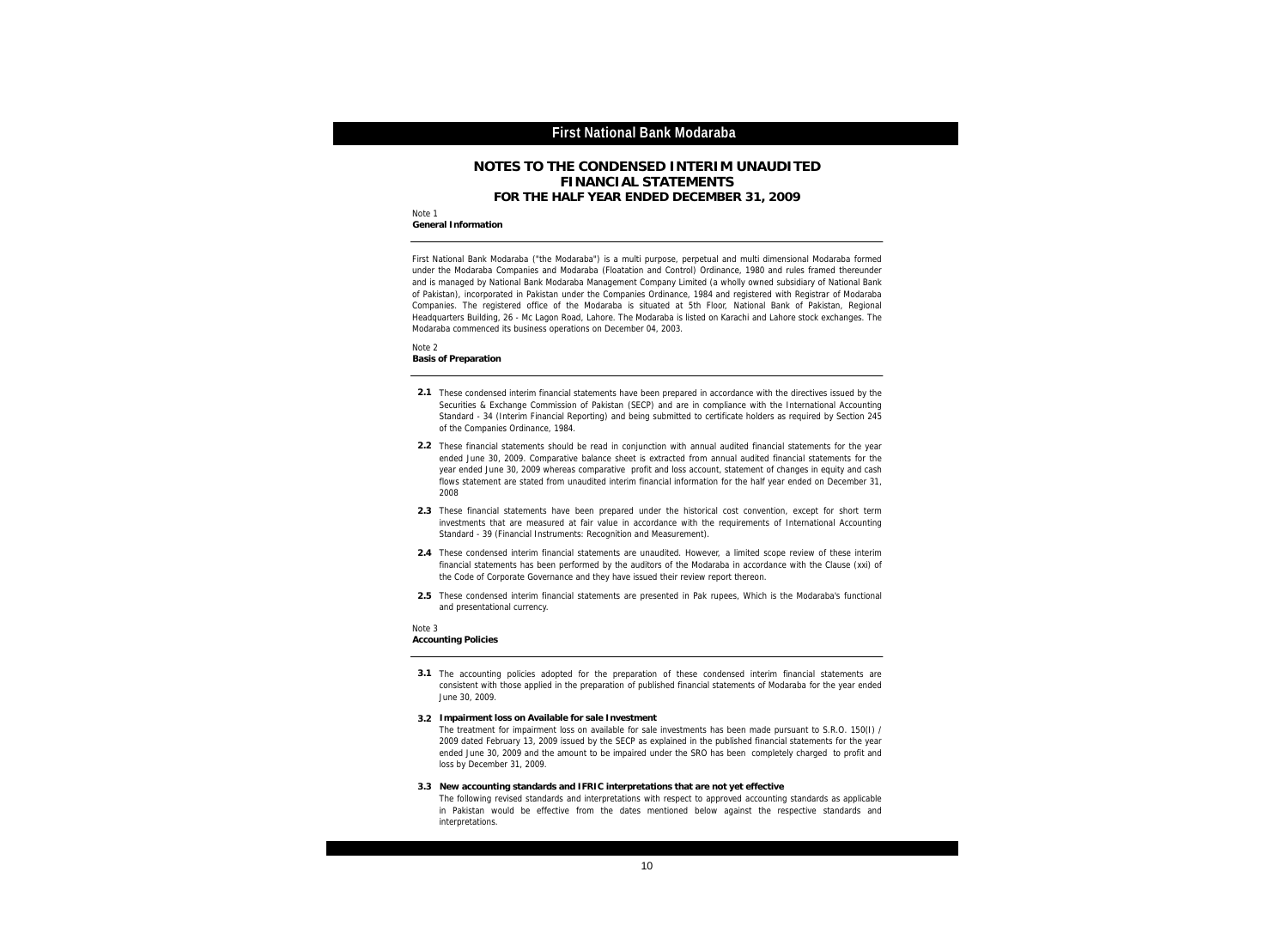| Standards or interpretation |               |                                                                        | (Accounting periods beginning |
|-----------------------------|---------------|------------------------------------------------------------------------|-------------------------------|
|                             |               |                                                                        | on $/$ after)                 |
|                             | IAS 24        | - Related Party Disclosures                                            | January 01, 2011              |
|                             | <b>IAS 32</b> | - Financial Instruments: Amended                                       | January 01, 2010              |
|                             | IFRS 9        | - Financial Instruments                                                | January 01, 2013              |
|                             | IFRS 1        | - First Time Adoption of International Financial Reporting Standards   | January 01, 2010              |
|                             | IFRS 2        | - Share Based Payment                                                  | January 01, 2010              |
|                             |               | IFRIC 14 - Prepayments of a Minimum Funding Requirement                | January 01, 2011              |
|                             |               | IFRIC 18 - Transfer of Assets from Customers                           | July 01, 2010                 |
|                             |               | IFRIC 19 - Extinguishing Financial Liabilities with Equity Instruments | July 01, 2010                 |
|                             |               |                                                                        |                               |

The Modaraba expects that the adoption of above standards and interpretations will have no material impact on its financial statements in the period of initial application.

#### Note 4 **Taxation**

Under the current tax law, the income of non-trading Modarabas is exempt from tax provided that they distribute ninety (90) percent of its profits as cash dividend to the certificate holders out of current period's total profit after appropriating statutory reserves. Where such profit is not distributed, provision for tax is made on taxable income at the current tax rates applicable to Modaraba after taking into account the available tax exemptions and tax credits, if any. The Modaraba intends to continue availing the tax exemption and hence no provision has been made in condensed interim financial statement for the tax liability of six months ended December 31, 2009.

| Note 5<br><b>Short Term Investments</b>                                                      | (Un-audited)<br>December 31.<br>2009 | (Audited)<br>June 30,<br>2009 |
|----------------------------------------------------------------------------------------------|--------------------------------------|-------------------------------|
|                                                                                              | Rupees                               | Rupees                        |
| Financial assets at fair value through profit or loss<br>Available for sale financial assets | 3.076.805<br>883.903                 | 3.482.982<br>18,221,869       |
|                                                                                              | 3.960.708                            | 21.704.851                    |
|                                                                                              |                                      |                               |

Note 6

**Short Term Musharaka Finances - Unsecured**

**6.1** This is unsecured investment with financial institutions under musharaka arrangement. The estimated share of profit ranges from 13.25% to 14.65% per annum.

**6.2** This represents redemption reserve fund set aside by the Modaraba to comply with the requirements of the Registrar of Modarabas for the issuance of certificates of Musharaka. This fund is minimum of 5.00% of the certificates of Musharaka outstanding at the end of any month.

| Note 7                                                            | (Un-audited)   | (Audited)       |
|-------------------------------------------------------------------|----------------|-----------------|
| Net Investment In Ijarah                                          | December 31.   | June 30,        |
|                                                                   | 2009           | 2009            |
|                                                                   | Rupees         | Rupees          |
| Minimum lease / ijarah rentals receivable                         | 648.718.273    | 929.984.242     |
| Residual value of ijarah assets                                   | 158,165,395    | 201.293.518     |
| Gross investment in lease / ijarah finance                        | 806.883.668    | 1.131.277.760   |
| Less: Unearned finance income                                     | (82, 597, 297) | (147,005,365)   |
| Net investment in lease / ijarah finance                          | 724,286,371    | 984.272.395     |
| Less: Current portion of net investment in lease / ijarah finance | (340,290,439)  | (418, 407, 138) |
|                                                                   | 383,995,932    | 565.865.257     |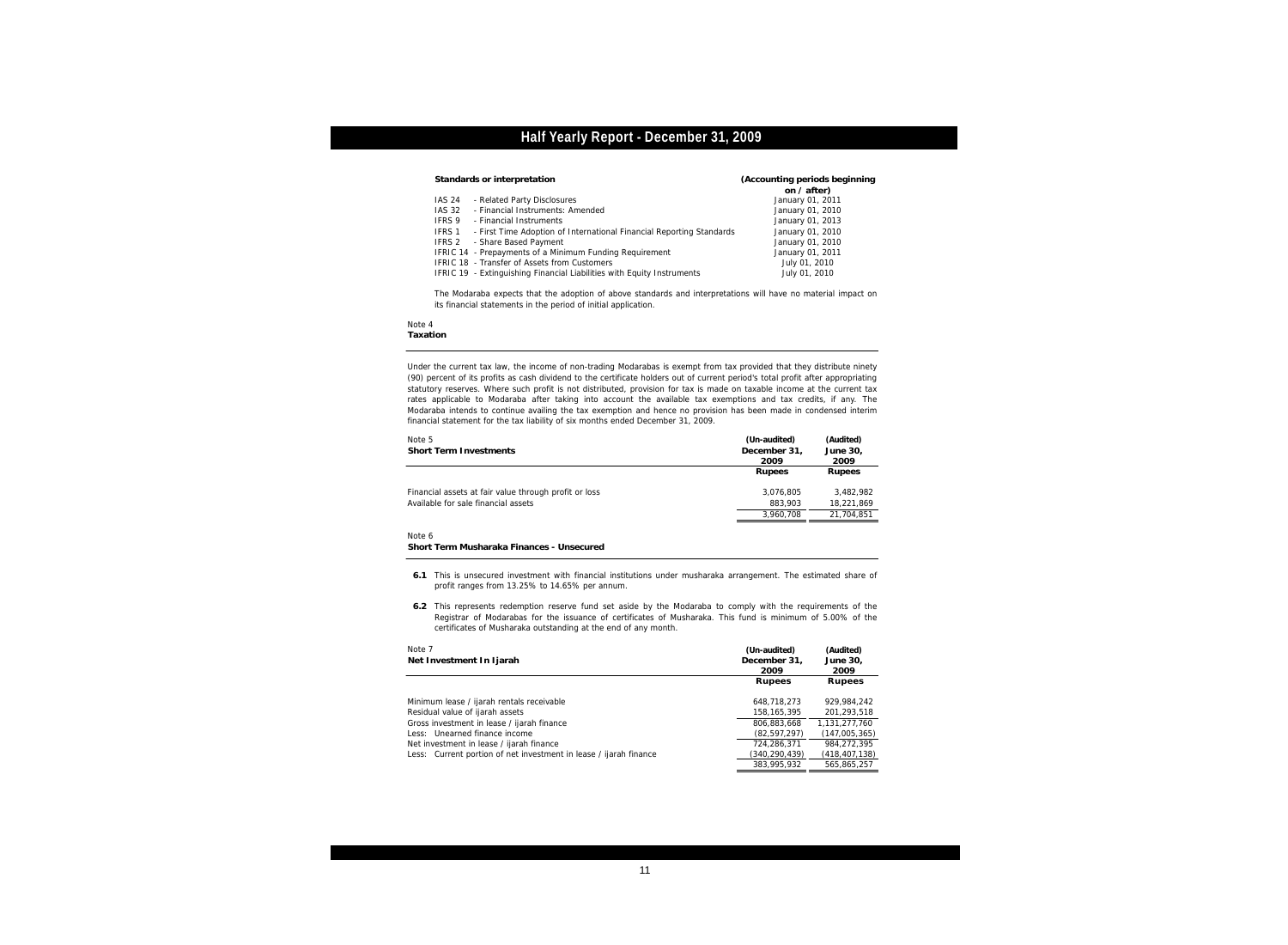| Note 8<br><b>Fixed Assets</b>                                      |     | (Un-audited)<br>December 31,<br>2009 | (Audited)<br>June 30,<br>2009 |
|--------------------------------------------------------------------|-----|--------------------------------------|-------------------------------|
|                                                                    |     | <b>Rupees</b>                        | Rupees                        |
| Fixed Assets under Ijarah                                          | 8.1 | 277,932,304                          | 209,889,450                   |
| Fixed assets - Owned                                               | 8.2 | 2,660,367<br>280,592,671             | 1,626,605<br>211,516,055      |
| 8.1 Fixed Assets - Under Ijarah                                    |     |                                      |                               |
| Written down value at the beginning of the period / year           |     | 209,889,450                          |                               |
| Additions at cost                                                  |     | 113,583,973                          | 258,672,953                   |
| Less: Written down value of vehicle disposed off                   |     | (2, 232, 047)                        |                               |
|                                                                    |     | 321,241,376                          | 258,672,953                   |
| Less: Depreciation / amortization charged during the period / year |     | (43,309,072)                         | (48, 783, 503)                |
|                                                                    |     | 277,932,304                          | 209,889,450                   |
| 8.2 Fixed Assets - Owned                                           |     |                                      |                               |
| Written down value at the beginning of the period / year           |     | 1,626,605                            | 1,997,569                     |
| Additions at cost                                                  |     | 1,321,847                            | 333,270                       |
|                                                                    |     | 2.948.452                            | 2.330.839                     |
| Less: Depreciation / amortization charged during the period / year |     | (288, 085)                           | (704, 234)                    |
|                                                                    |     | 2,660,367                            | 1,626,605                     |

**Short Term Certificates Of Musharaka - Unsecured**

These represent certificates of Musharaka (COMs) through private placements. COMs have different denominations and are repayable within twelve months. The estimated share of profit on these certificates ranges from 11.6% to 15% per annum.

| Note 10<br>Long Term Finance - Secured                                                                                                           | (Un-audited)<br>December 31,<br>2009 | (Audited)<br>June 30,<br>2009 |
|--------------------------------------------------------------------------------------------------------------------------------------------------|--------------------------------------|-------------------------------|
|                                                                                                                                                  | Rupees                               | Rupees                        |
| Finance under musharaka arrangements - From National Bank of Pakistan<br>Finance under morabaha arrangements - From other financial institutions | 437,499,994<br>245,833,343           | 516,666,663<br>312,500,009    |
| Less: Current portion                                                                                                                            | 683.333.337<br>391,666,667           | 829.166.672<br>408,033,337    |
|                                                                                                                                                  | 291,666,670                          | 421,133,335                   |
| Note 11<br>Certificate Capital                                                                                                                   | (Un-audited)<br>December 31,<br>2009 | (Audited)<br>June 30,<br>2009 |
| 60,000,000 (June 30, 2009: 60,000,000) authorized<br>Modaraba certificates of Rs. 10 each ____                                                   | Rupees<br>600,000,000                | Rupees<br>600,000,000         |
| 25,000,000 (June 30, 2009: 25,000,000) issued, subscribed and paid up<br>Modaraba certificates of Rs. 10 each                                    | 250,000,000                          | 250,000,000                   |

**11.1** 7,500,000 (June 30, 2009: 7,500,000) certificates are held by National Bank Modaraba Management Company Limited.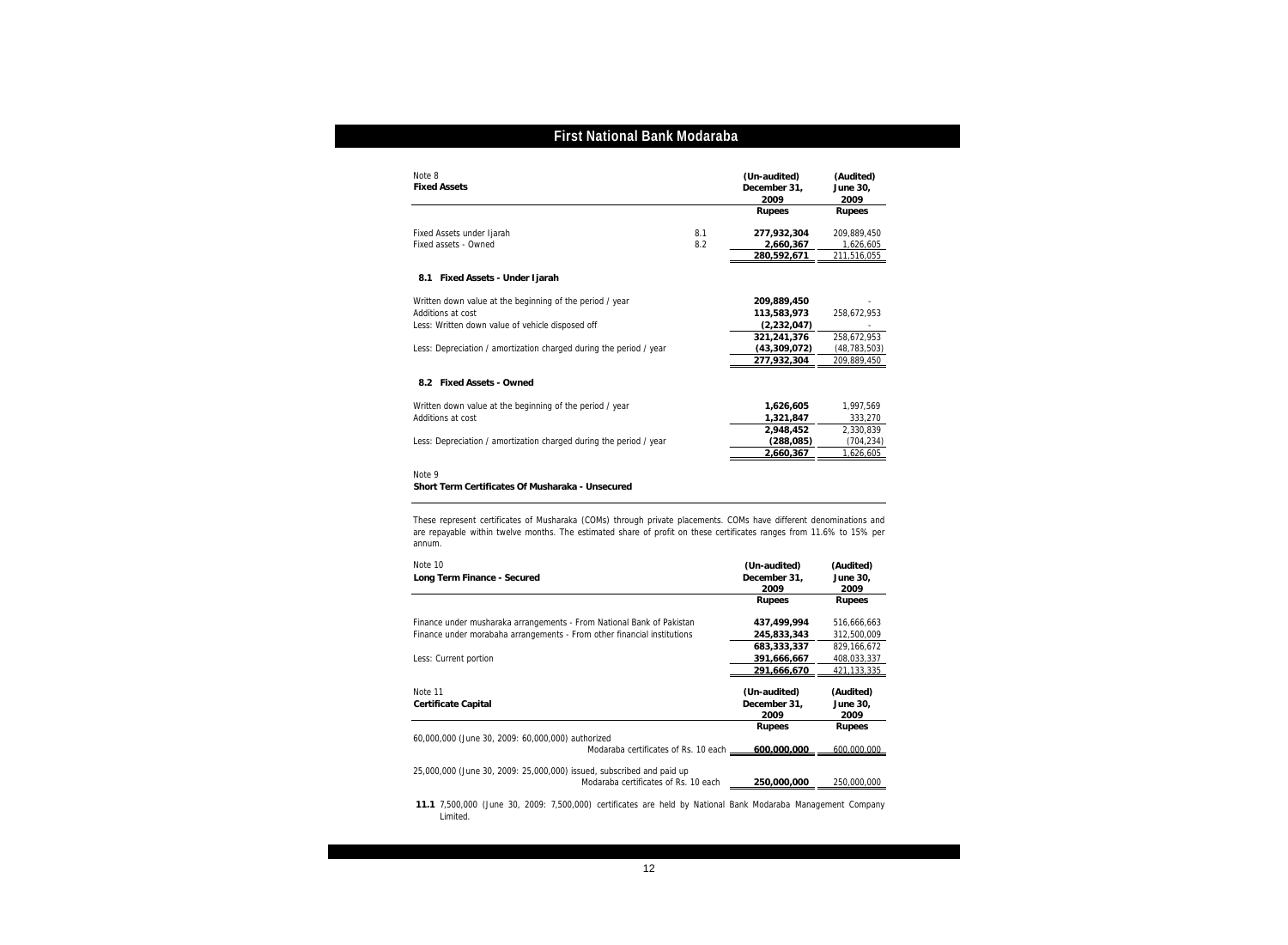| Note 12<br>Contingencies and Commitments                    |                             | (Un-audited)<br>December 31.<br>2009 |                           | (Audited)<br>June 30,<br>2009 |  |
|-------------------------------------------------------------|-----------------------------|--------------------------------------|---------------------------|-------------------------------|--|
|                                                             |                             | Rupees                               |                           | Rupees                        |  |
| There were no known contingencies as at December 31, 2009.  |                             |                                      |                           |                               |  |
| Commitments - facilities approved but not disbursed         |                             |                                      | 61,108,000                | 52,838,976                    |  |
| Note 13                                                     | Half year ended - Unaudited |                                      |                           | Quarter ended - Unaudited     |  |
| Loss on Sale of Short Term Investments                      | December 31.                | December 31,                         | December 31.              | December 31,                  |  |
|                                                             | 2009                        | 2008                                 | 2009                      | 2008                          |  |
|                                                             | Rupees                      | Rupees                               | Rupees                    | Rupees                        |  |
| (Loss) / gain on sale of short-term investments             | (2,048,107)                 | 124,089                              | (2,048,107)               | (127, 811)                    |  |
| Dividend income                                             | 331,220                     | 834.400                              | 156.970                   | 710,311                       |  |
| Unrealized gain / (loss) in value of short-term investments | 2,056,569                   | (4,500,101)                          | 1,048,629                 | (2, 168, 771)                 |  |
|                                                             | 339.682                     | (3, 541, 612)                        | (842,508)                 | (1,586,271)                   |  |
| Note 14                                                     | Half year ended - Unaudited |                                      | Quarter ended - Unaudited |                               |  |
| <b>Operating Expenses</b>                                   | December 31,                | December 31,                         | December 31,              | December 31,                  |  |
|                                                             | 2009                        | 2008                                 | 2009                      | 2008                          |  |
|                                                             | Rupees                      | Rupees                               | Rupees                    | Rupees                        |  |
| Salaries, allowances and benefits                           | 6,188,480                   | 7,619,175                            | 2,712,432                 | 3,694,213                     |  |
| Communication expenses                                      | 134,482                     | 177,299                              | 55,584                    | 86,930                        |  |
| Travelling and conveyance                                   | 135,869                     | 188,230                              | 73,252                    | 115,786                       |  |
| Vehicle running expenses                                    | 102,597                     | 42,665                               | 44,863                    | 23,458                        |  |
| Postage and stamps                                          | 46.714                      | 88,647                               | 20,072                    | 70,889                        |  |
| Advertisement                                               | 32,602                      | 43,250                               | 32,602                    | 43,250                        |  |
| Legal and professional charges                              | 154.452                     | 180,823                              | 108.186                   | 79.191                        |  |
| Auditor's remuneration                                      | 88,000                      | 87,849                               | 88,000                    | 87,849                        |  |
| Fees and subscription                                       | 262,830                     | 235,125                              | 138,123                   | 129,375                       |  |
| Repairs and maintenance                                     | 115,338                     | 206,078                              | 64,102                    | 106,623                       |  |
| Insurance                                                   | 97,929                      | 96,730                               | 66,471                    | 68,439                        |  |
| Stationery, printing and other expenses                     | 172,308                     | 238,267                              | 27,574                    | 185,722                       |  |
| Depreciation / amortization                                 | 43,597,157                  | 321,042                              | 23,899,214                | 161,658                       |  |
| Amortization of deferred costs                              |                             | 839,813                              | ÷.                        | 339,779                       |  |
| Central depository company charges                          | 6,575                       | 4,384                                | 6,575                     | 4,384                         |  |
| Entertainment                                               | 48,754                      | 55,570                               | 8,893                     | 17,886                        |  |
| Other sundry expenses                                       | 39,304                      | 81,604                               | 9,406                     | 60,590                        |  |
| Zakat                                                       |                             | 42,760                               | 6,500                     | 18,750                        |  |
|                                                             | 6,500<br>51,229,891         | 10,549,311                           | 27,361,849                | 5,294,772                     |  |

#### Note 15 **Balances and Transactions with Related Parties**

**15.1** 10% Modaraba management fee has been recorded as payable to National Bank Modaraba Management Company Limited under Section 18 of the Modaraba Companies and Modaraba (Floatation and Control) Ordinance, 1980.

**15.2** Details of transactions with related parties and balances outstanding with them at the period end are as follows:

|                                                                        | (Un-audited)  | (Un-audited)  |  |
|------------------------------------------------------------------------|---------------|---------------|--|
|                                                                        | December 31.  | December 31.  |  |
| Balance outstanding at the period end:                                 | 2009          | 2008          |  |
|                                                                        | <b>Rupees</b> | <b>Rupees</b> |  |
| NIDA with National Bank of Pakistan (running balance)                  | 5.777.443     | 8.036.868     |  |
| Finances under musharaka arrangement form National Bank of Pakistan    | 487.788.750   | 421.984.718   |  |
| Net investments in lease / ijarah finance to National Bank of Pakistan | 42.999.461    | 24.650.335    |  |
| Current accounts with National Bank of Pakistan                        | 636.471       | 11.004.209    |  |
|                                                                        |               |               |  |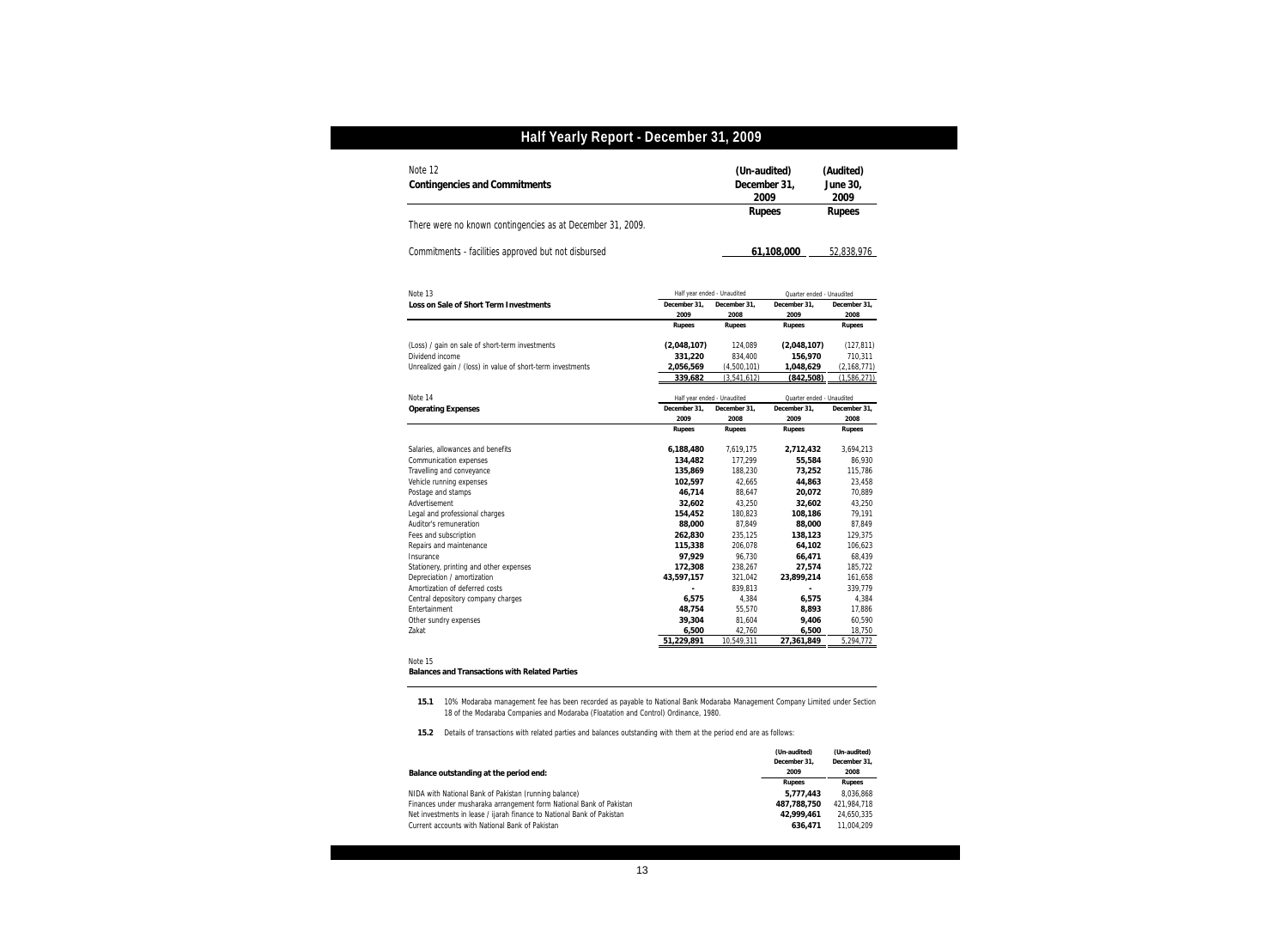|                                                      |                                                                |                                    | (Un-audited) | (Un-audited) |
|------------------------------------------------------|----------------------------------------------------------------|------------------------------------|--------------|--------------|
|                                                      |                                                                |                                    | December 31. | December 31. |
|                                                      |                                                                |                                    | 2009         | 2008         |
| Related party                                        | Relationship                                                   | Nature of Transaction              | Rupees       | Rupees       |
| Taurus Securities Limited                            | Common management and control                                  | Commission paid                    | 54.585       | 6.250        |
| Taurus Securities Limited                            | Common management and control                                  | Purchase and sale of securities    | 31.712.815   | 7.244.691    |
|                                                      | National Bank of Pakistan Management company's holding company | Musharaka obtained                 | 50.000.000   |              |
|                                                      | National Bank of Pakistan Management company's holding company | Musharaka repaid                   | 180,527,999  | 118.853.483  |
|                                                      | National Bank of Pakistan Management company's holding company | Ijarah distributed                 | 25,684,500   | 7.979.282    |
|                                                      | National Bank of Pakistan Management company's holding company | Ijarah repaid                      | 11,516,623   | 7.741.433    |
| Profit / expense during the period                   |                                                                |                                    |              |              |
| National Bank Modaraba<br>Management Company Limited | Management company                                             | Management fee                     | 792.330      | 1.534.190    |
|                                                      | National Bank of Pakistan Management company's holding company | Profit on finances obtained        | 34,134,448   | 33,905,936   |
|                                                      | National Bank of Pakistan Management company's holding company | Profit on Ijarah facility extended | 2.152.308    | 1.672.391    |

**Others**

There were no other significant activities since June 30, 2009 affecting these condensed interim financial statements.

```
Note 17
```
**Date of Authorization for Issue**

These condensed interim financial statements have been approved by the board of directors of National Bank Modaraba Management Company Limited and authorized for issue on February 25, 2010.

**Note 18**

**General**

Figures have been rounded off to the nearest rupee;

No significant re-arrangements have been made in condensed interim financial statements.

**CHIEF FINANCIAL OFFICER CHIEF EXECUTIVE OFFICER DIRECTOR DIRECTOR CHIEF FINANCIAL OFFICER Lahore: February 25, 2010.**